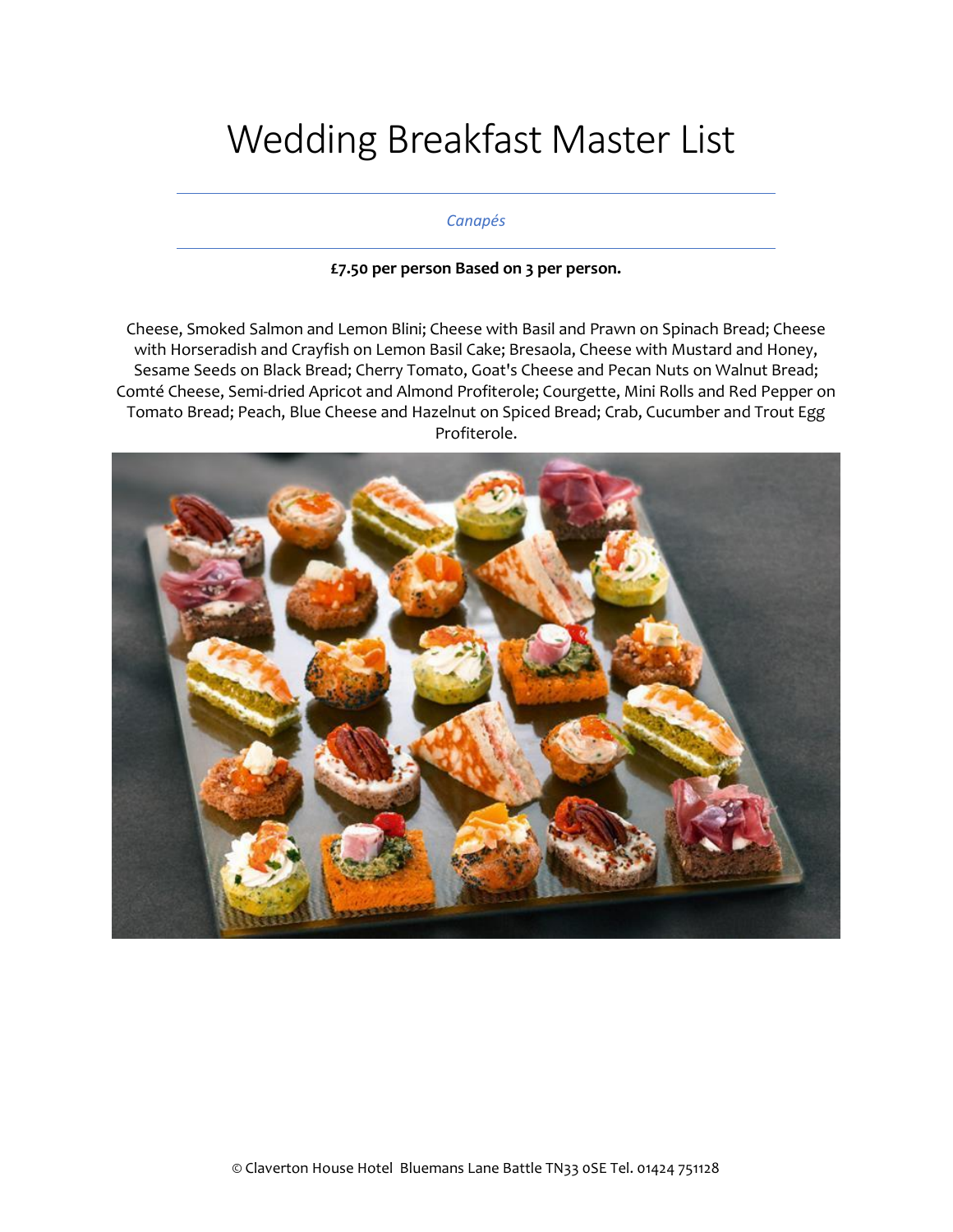## *Starters*

# **Rustic £6.50 (Served in large serving dishes for the table to share)**

Home cooked Ham Hock and Pâté Terrine with Piccalilli

Cesar Salad (v)

Bruschetta (v)

# **Classic £8.50**

Beef Carpaccio, Roquete and Parmesan Shavings Smoked Mackerel & Lime Pate Char Grilled Vegetable Terrine (v)

#### **Deluxe £12.50**

Twice Cooked Pork Belly with Blueberry Molasses glaze Teriyaki Marinated Grilled Salmon Spiced Cayenne Pepper and Coriander Crab Cakes Vine Leaves Stuffed with Cajun Spiced Vegetable Rice (v)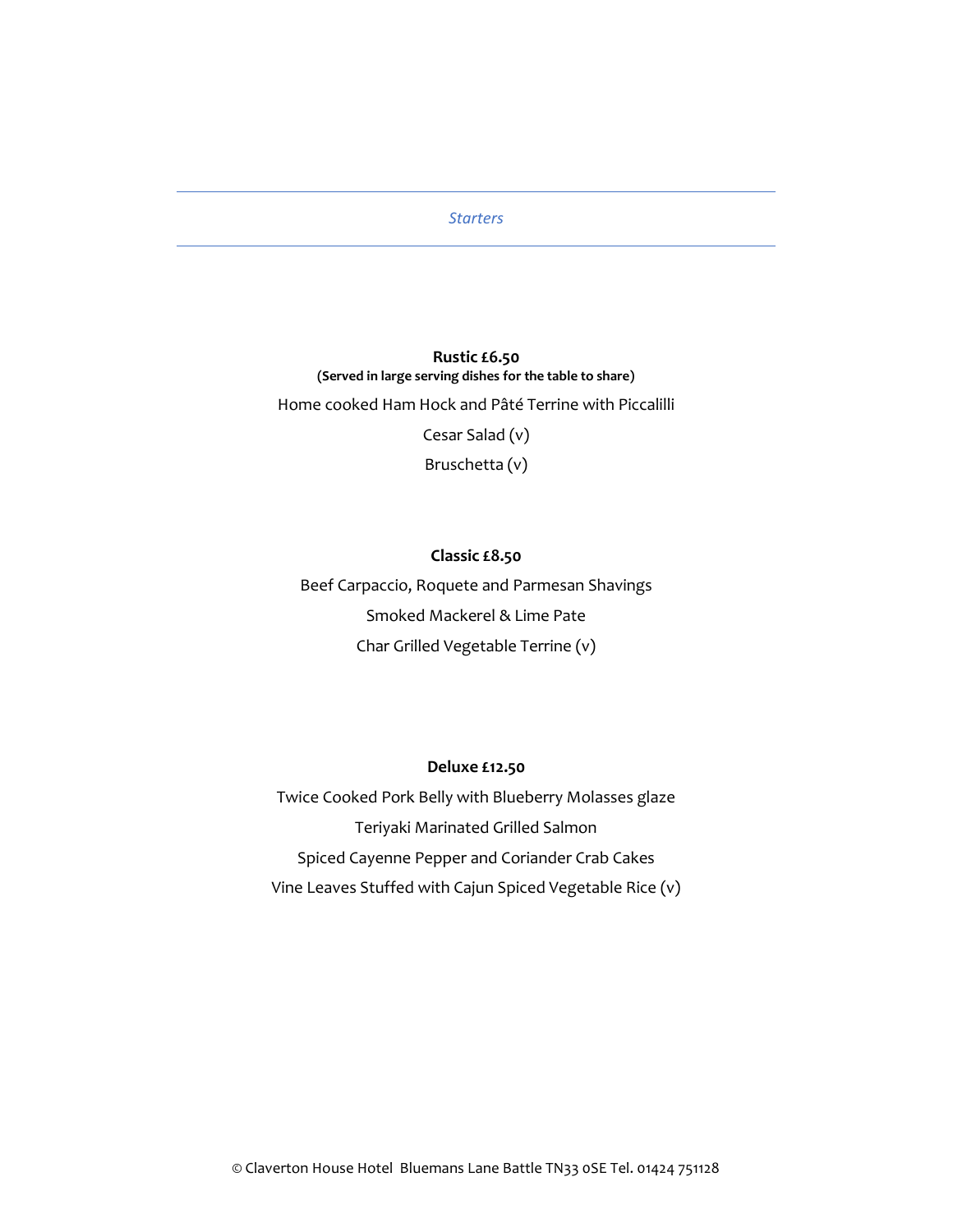## *Main Courses*

**Rustic £20.00 (Served in large serving dishes for the table to share)** Coq au Vin with French Bread Fish Pie Seasonal Vegetables Shepherd's Pie Seasonal Vegetables Roasted Vegetable Bake (v)

# **Classic £30.00**

Shoulder of Local Lamb Braised in Rich Red Wine, Port and Rosemary Sauce Roasted Chicken Breast wrapped in Parma Ham with a Rich Red Wine & Wild Mushroom Sauce Oven Baked Salmon, Dill and Lemon Sauce Vegetable Tagine with Rice (v)

## **Deluxe £35.00**

Bavette Steak Braised in Peppercorn and Red Wine Sauce Honey and Mustard glazed Duck Confit with a creamed Cider sauce Loin of Monkfish served with Tomato and Basil Butter sauce Cauliflower Cheese and Mushroom Deluxe (v)

## **Fine £45.00**

Pan Roasted Romney Marsh Beef Fillet French trimmed 3 Bone Rack of Lamb, Red Wine and Port Gravy Oven Baked Turbot Fillet with Garlic Buttered Samphire Seaweed Thai Vegetable and Cashew Nut Curry (v)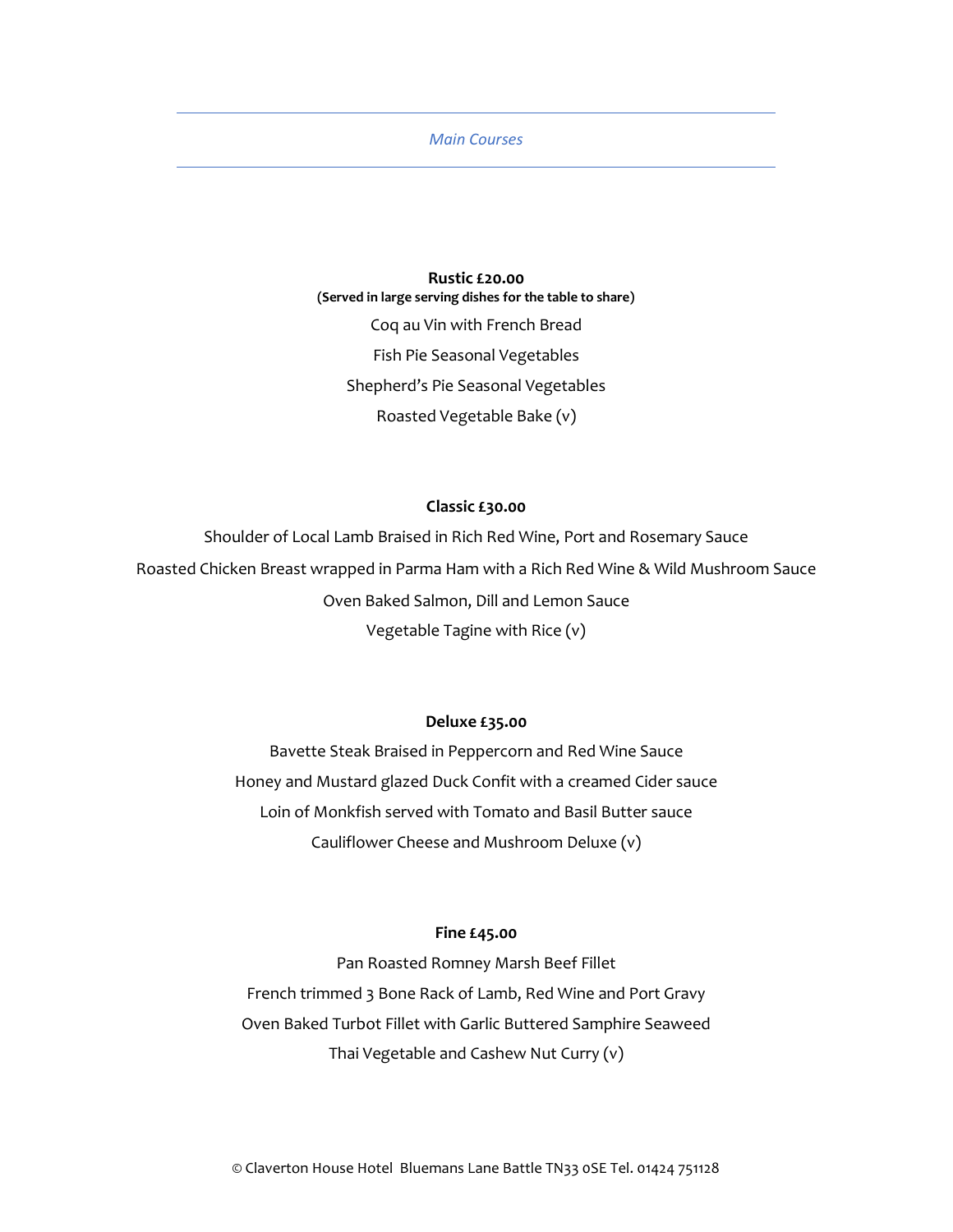## *Desserts*

# **Rustic £6.50**

**(Served in large serving dishes for the table to share)** Apple Crumble with Cream Bread and Butter Pudding Black Forest Gateaux

## **Classic £8.50**

Rich dark Belgian Chocolate and Orange Torte with Brandied Apricot salsa Fresh Banana and Orange Cheesecake with Rum Caramel sauce Fresh fruit and cream Meringue roulade with Strawberry and Mango coulis Butterscotch Pecan tart with Maple cream

# **Cheese Board**

Traditional Cheeses with classic accompaniments - suitable for tables of up to 10 guests **£69.00 per board**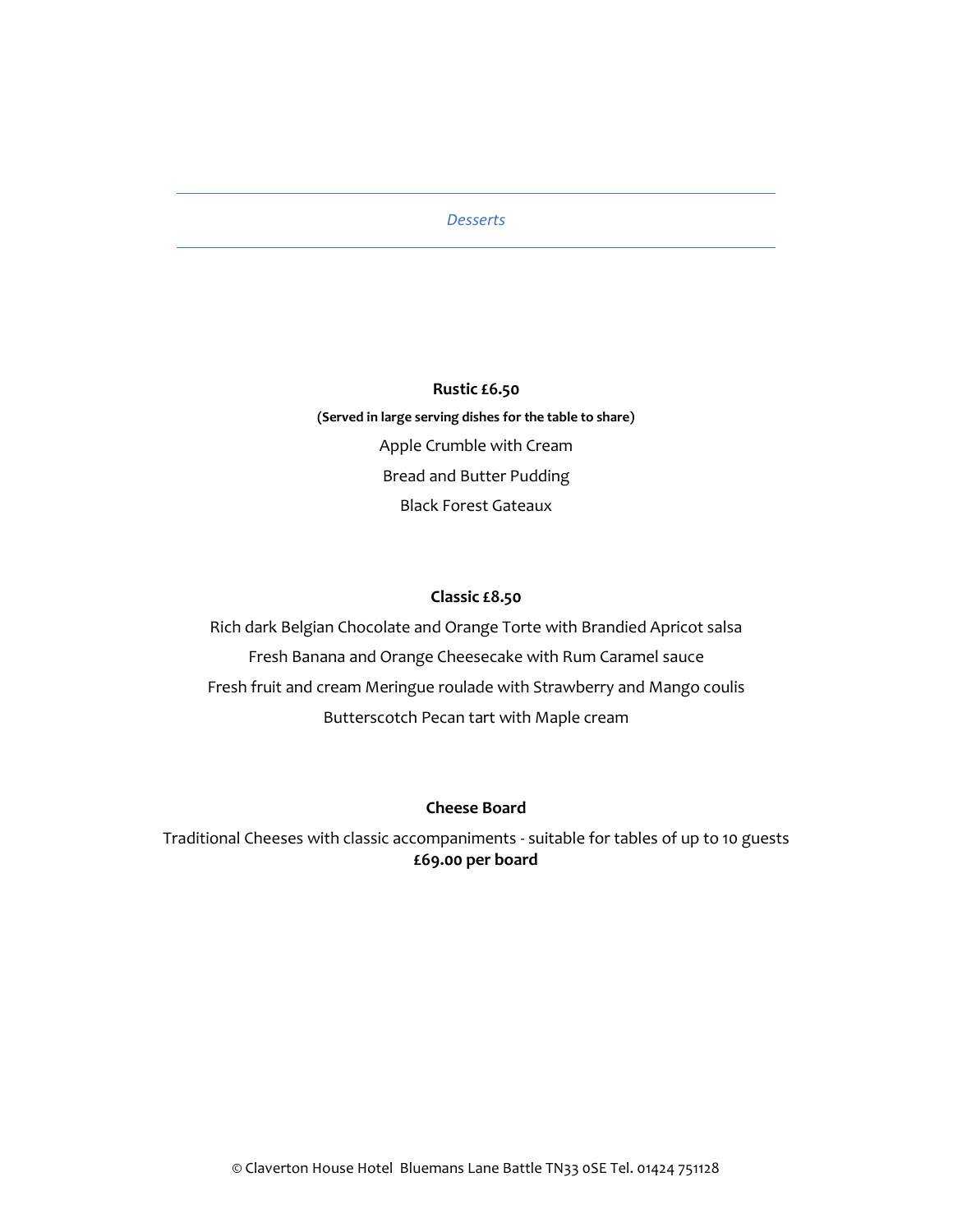*Classic Finger Buffet Choose 3 Sandwiches and 3 Finger Food £15.00*

**Classic Sandwiches**

Egg and Cress (v)

Cheese and Tomato (v)

Ham and Mustard

Roast Beef and Red Onion Marmalade

# **Classic Finger Food**

Jacket Wedges with BBQ Dip (v)

Mini Jacket Potatoes with Crème Fraiche and Chives (v)

Ham and Cheese Pizza squares

Garlic Bread topped with Tomato and Cheese (v)

Crudités and Corn Chips with Guacamole and Sour Cream (v)

Brie and Tomato Tartlets (v)

© Claverton House Hotel Bluemans Lane Battle TN33 0SE Tel. 01424 751128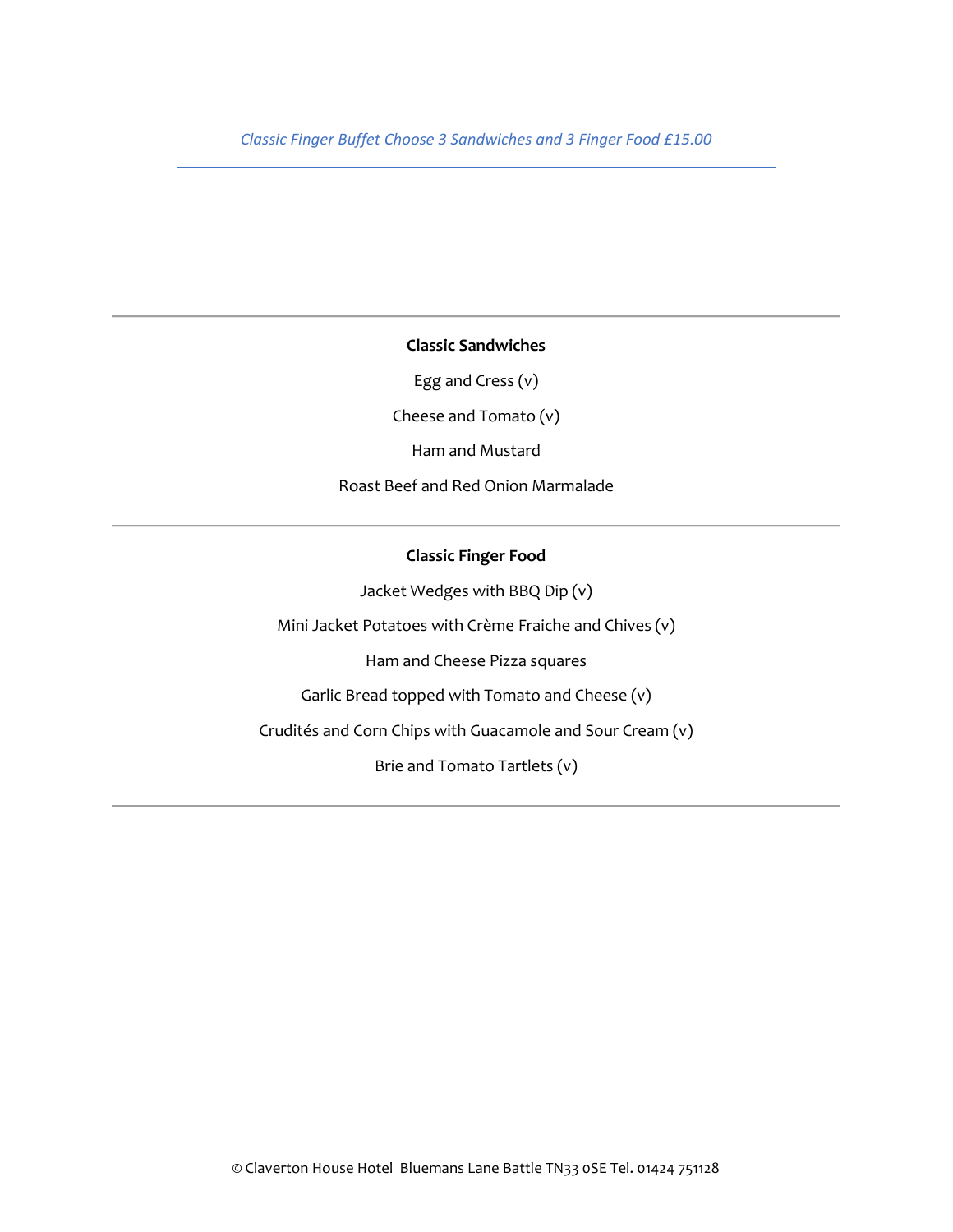*Deluxe Finger Buffet Choose 3 Sandwiches and 3 Finger Food £20.00*

# **Deluxe Sandwiches**

Roast Beef, Waterc ress and Horseradish Mini Baps Roasted Vegetable, Hummus Wrap (v) Smoked Chicken, Guacamole and Tomato Wrap Matured Welsh Cheddar Cheese and Spring Onion Mini Baguette (v) 3 Bean Tortillas with Tomato Salsa (v) Ciabatta with Mozzarella and Tomato (v) Baked Ham, Mustard Mayonnaise and Rocket Mini Baps

## **Deluxe Finger Food**

Tandoori Chicken skewers with Minted Yoghurt Dip Archers of Westfield Honey glazed Pork Sausages Archers of Westfield Pork Pie Wedges Mini Thai Fish Cakes with Sweet Chilli Dip Tempura Prawns with Garlic Dip Smoked Haddock, Spinach and Gruyere Pastry Bites Mini Cajun Chicken & Pineapple Kebab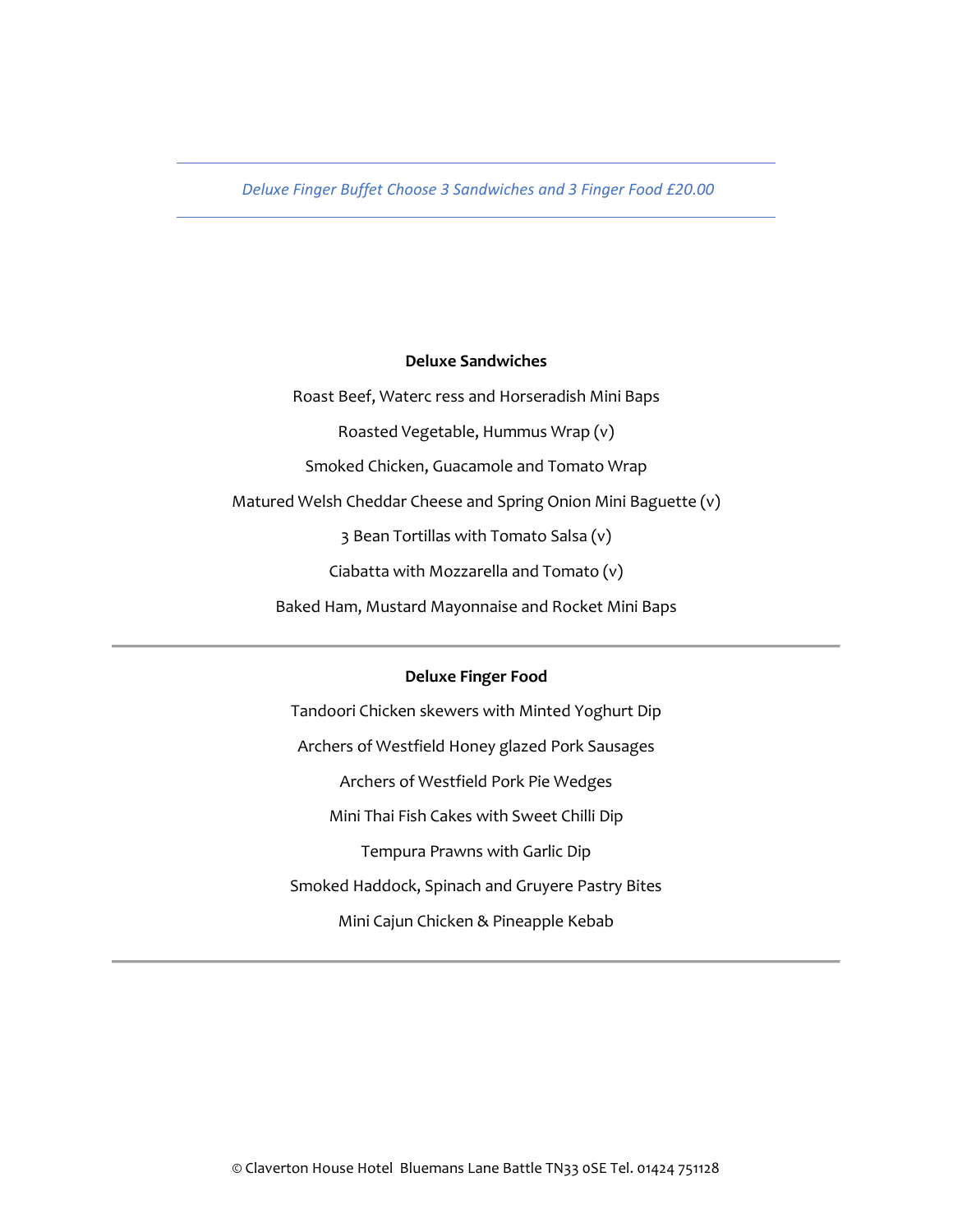# *BBQ*

# **Classic £25.00**

Sausages

Burgers

Chicken Drum Sticks

Corn on Cob

Coleslaw & Jacket Potato

## **Deluxe £30.00**

Sausages & Burgers

Marinated Chicken Skewers

Minute Steak

Bell Peppers

Coleslaw & Jacket Potato

# **Fine £40.00**

Sausages & Burgers

Marinated Chicken Skewers

Black Tiger Prawns

Sirloin Steak

Bell Peppers

## Coleslaw & Jacket Potato